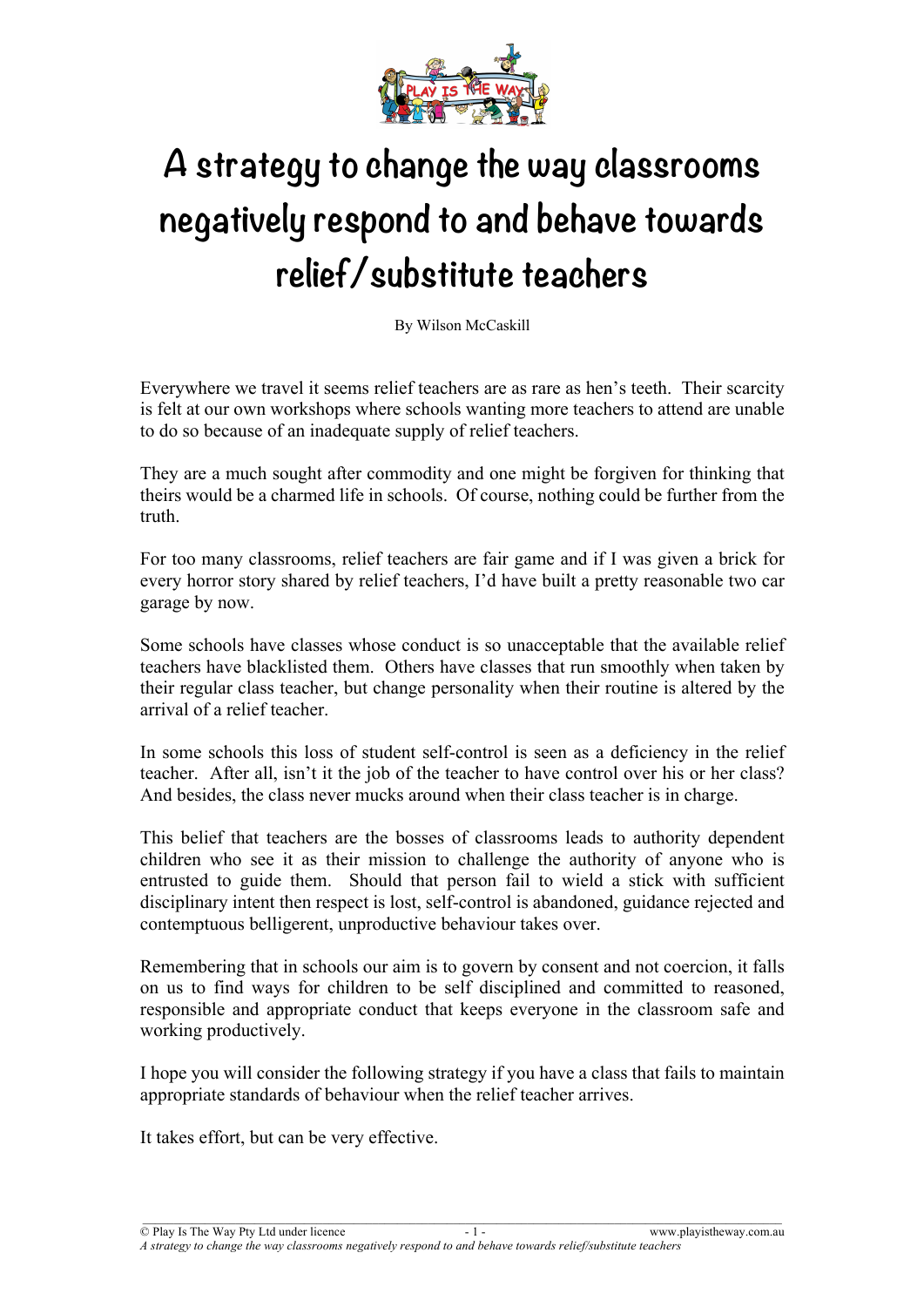

### **Step 1. Change perceptions about relief teachers.**

- Guests of the school: They attend by invitation.
- Helping the class teacher by stepping in because of illness, professional development, mishaps etc.
- They perform an essential service for teachers, students and parents.
- Are fully trained and of equal status.
- They influence the way a class or school is perceived by other schools.
- It's not an easy job because (lack of routine, changing environments, inadequate knowledge of students etc.)

#### **Step 2. Change perceptions about how to behave with relief teachers.**

- As invited guests they are to be welcomed and treated with respect.
- Every student and each class act as representatives/models/examples of their school and the values it stands for.
- The guest teacher is a representative of the class teacher and acts on their behalf and whatever behaviour is shown to one is shown to the other.
- The guest teacher is a respected colleague of the class teacher and the class teacher is grateful for their help.
- The way the class behaves reflects either positively or negatively on the students, class teacher and the school as a whole.

## **DISCUSS**

- What guest teachers currently think of the class.
- Why do they think that and what was done to create this impression.
- Find key words that the guest teacher might use to describe the class. NOTE: Avoid the words "bad" and "good" and other generalised terms.
- Once these words have been discovered list them on a sheet of paper headed **REPUTATION**.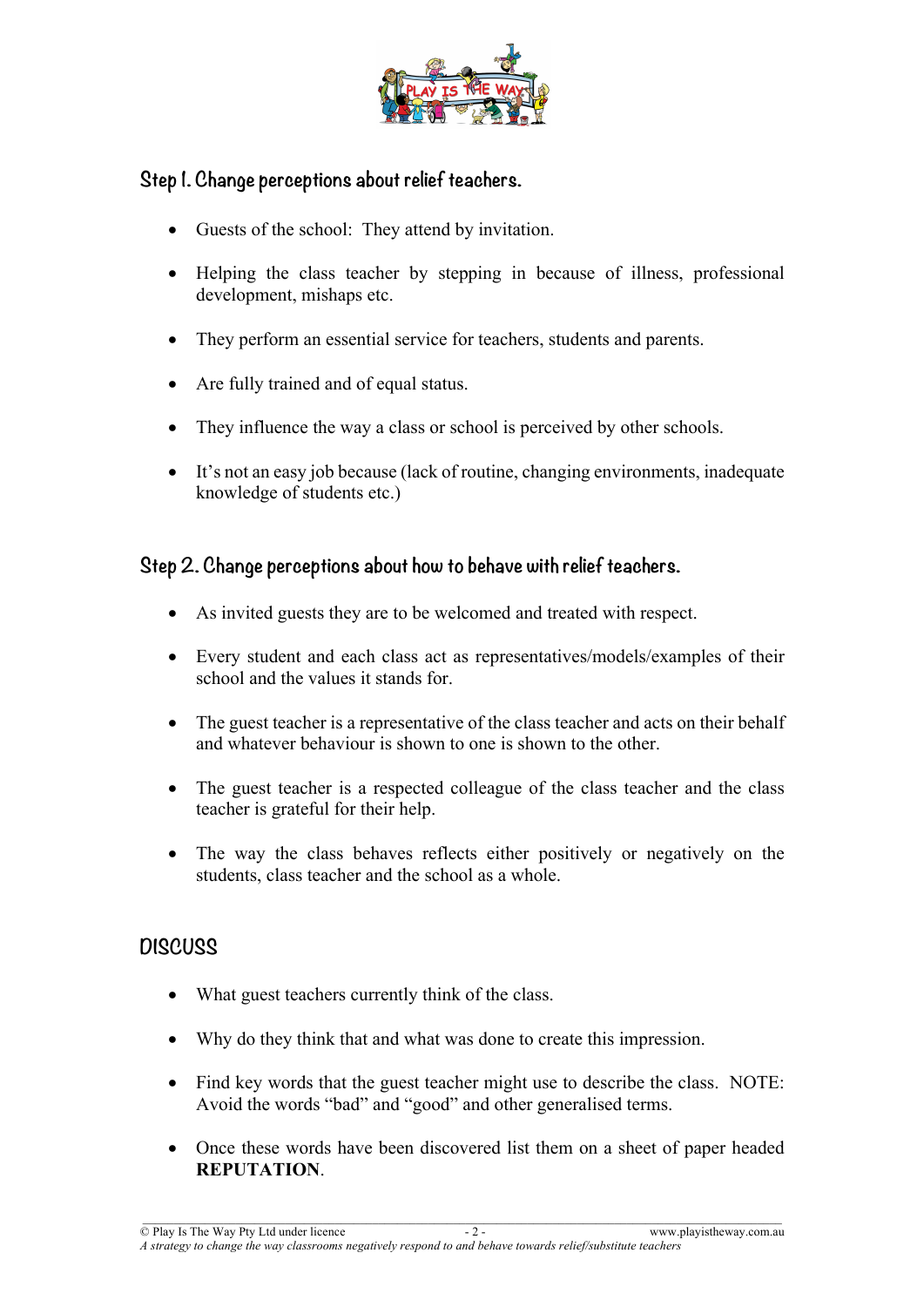

- What needs to be done to either change, improve or maintain the guest teacher's impression of the class?
- What key words would the class like to hear the guest teacher use to describe the class?
- List the words on a second sheet of paper and note similarities and differences.

## **DISCOVER**

- Create a list of words and phrases that will help to guide the behaviour of the class when the guest teacher is in attendance.
- Discover their deeper meaning and the ways in which they can be actioned (look, sound, feel)
	- § REPUTATION
	- RESPECT
	- § HONOUR
	- § TRUST
	- **TEMPTATION**
	- **MATURITY**
	- § *plus more.*
- Now create a list of some opposites and discuss the sequence of events in class and the feelings that can lead to these being actioned.
	- DISREPUTABLE Acting without values.
	- DISRESPECT Disregarding the rights of others.
	- IMMATURE Acting younger than you are and letting your feelings take charge and not your thinking.

Note: The word HONOUR is worth considerable discussion as it is a synthesis of many other qualities i.e. respect, trust, reputation, honesty, high ideals etc.

We should encourage children to pursue honourable behaviour and to courageously struggle to maintain it. HONOUR is a word of great power and it's meaning is seldom well understood. Ask students to look for and share examples of honourable behaviour both within (student/teacher behaviour) and out of the school (in sport, business, environment, war, medicine, community, police, politics etc.).

• Ask the questions that lead to discovering the controlling thoughts that can help to manage feelings and lead to the positive and appropriate behaviours that maintain strength and honour. Using the earlier examples, help students to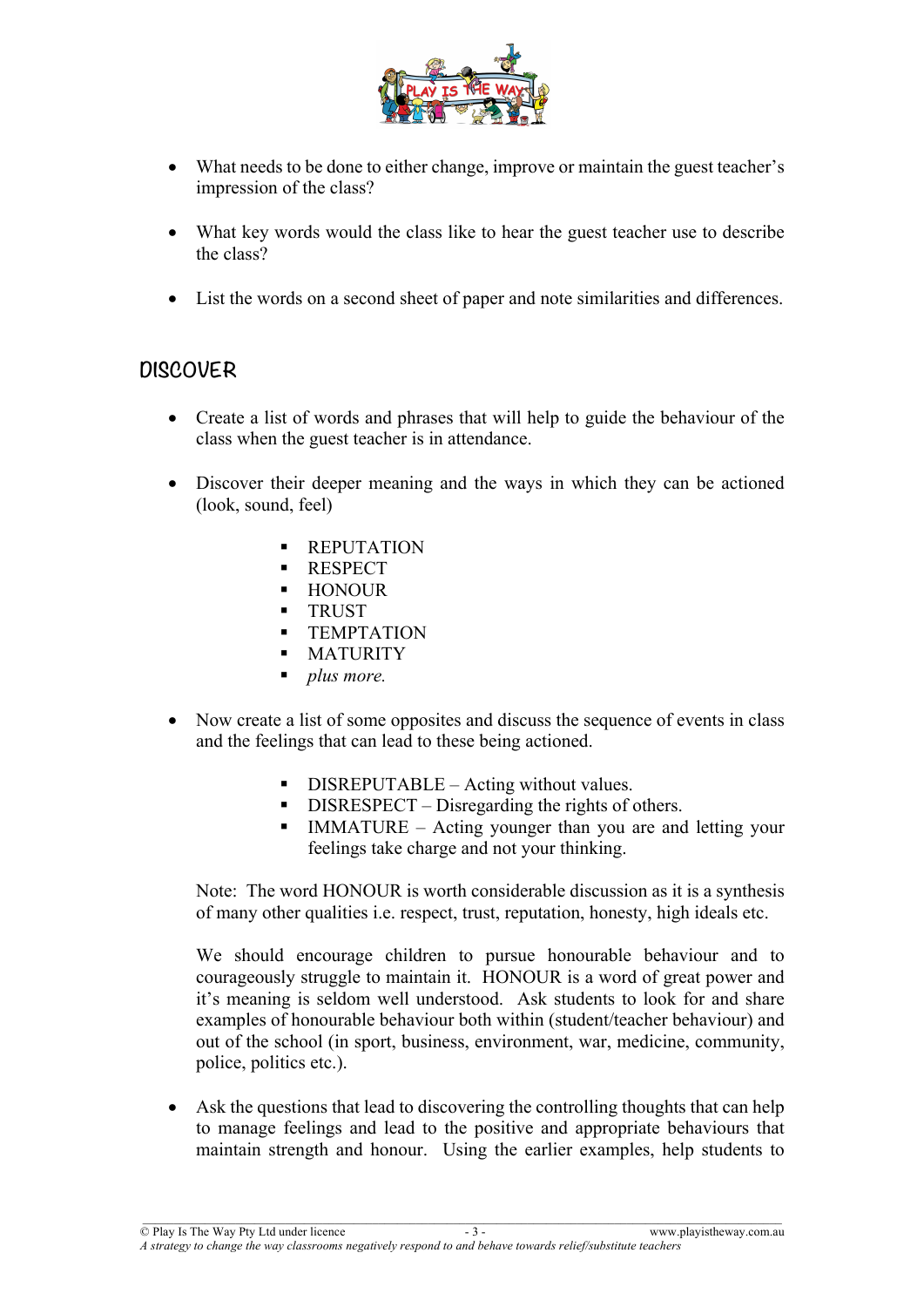

speculate on the thoughts that prompted the honourable behaviour of the individuals or groups being discussed.

The following is a ritual that helps to elevate and inspire the behaviour of classrooms that respond poorly to the arrival and presence of a relief teacher. The classroom teacher must first rehearse it several times in the classroom.

It works best with children who can read and understand the words of the ritual. The words can be adjusted so long as the "sense" of the ritual is maintained.

An essential part of the ritual is the HONOUR BOOK. This should be a book of great importance. Decorating it to be so helps to set it apart.

The cover should show the class and year to which it belongs and the name of the class teacher. These details should be very prominent. If possible a class photo with the teacher should be stuck on.

A lever arch file or plastic book/project file can make a good HONOUR BOOK. It must contain a class roll and have pro-forma pages that allow guest teachers to make comments on individual students as well as general comments about the class. Obviously there needs to be the space to note day, date, term etc.

The important thing is to display the book in a prominent place on the day the guest teacher is taking the class. It should sit upright (a display stand helps) and be easily seen by everyone.

The relief teacher should remove the book at various times during the day to write comments.

At the end of the day the guest teacher should hand the HONOUR BOOK to the administrator who has come to lead the DEPARTURE RITUAL.

The HONOUR BOOK will of course be given to the class teacher whose first task upon returning to the class, is to discuss the previous day and the contents of the book.

It is a private book and for the eyes of teachers only, unless the class teacher chooses to share it with the class. When not in use it should be put securely away.

However, it can be of value for the class teacher to be seen reading it at various times and perhaps even sharing a comment or two from it. The idea is to build up the magnitude and importance of the HONOUR BOOK.

Such things as class rules; favourite sayings, awards (not rewards – *see Volume 1, The Language – Undermining Self-Motivation*) etc. can also be placed in the book.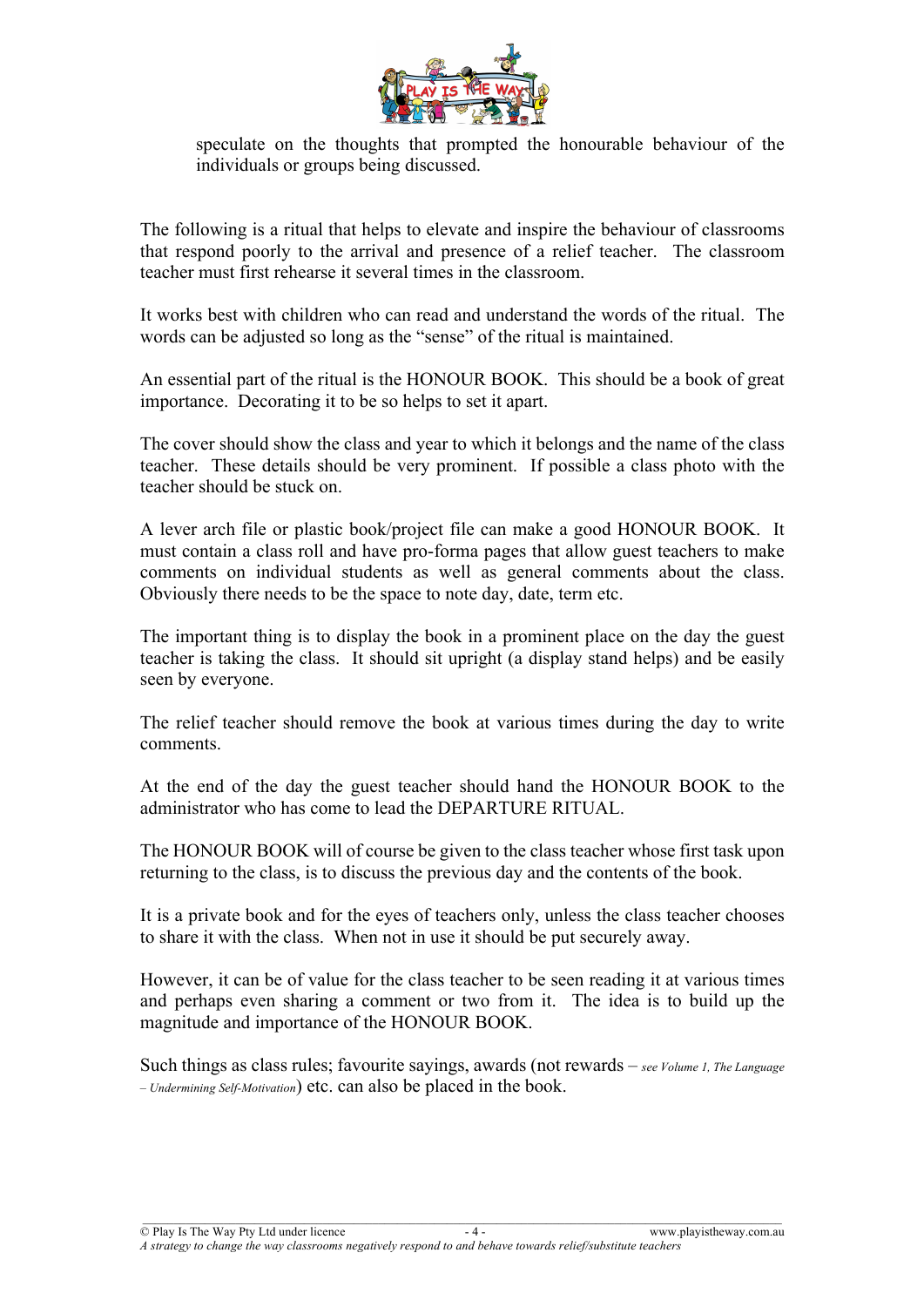

# **REHEARSING THE RITUAL**

The process begins with the students chosen for the start ritual standing at the front of the class. They should be ready in this position at the start of the class on the day the guest teacher has been invited to attend.

After the appropriate introduction by a leading member of staff, each student takes it in turn to read their part of the ritual.

All students should get a chance to rehearse at least one of the roles in the start ritual. To create a greater awareness of the words, their importance and the ritual as a whole, it can be of help to give every student in the class a copy of the ritual to follow.

The class teacher needs to play the roles of guest teacher and administrator. They will help to guide the students in simple things like, shaking hands strongly, looking people in the eye, speaking clearly and not rushing etc. Above all, accept the ritual as important and meaningful.

The departure ritual will need to be rehearsed in the same way. Rehearsals can be spread out over several days or even weeks if there is no anticipation of requiring a guest teacher soon.

Once the class teacher knows the day a guest teacher will be required, a spot rehearsal can be called the day before. After students have been selected and they know their role, the ritual is ready for the arrival of the guest teacher.

Carefully choosing the right students for the job will be important. If Richard always mucks up with relief teachers then he may be the ideal person to include in the welcome party. Making the teacher feel welcome may make Richard more honour bound to act appropriately.

#### **ASSEMBLIES**

If favourable and supportive remarks have been written in the HONOUR BOOK these can be read out and acknowledged at the school assembly.

Such remarks should be seen as furthering the reputation of the school and everyone should acknowledge and feel proud of the students who made such an impression on a guest teacher. Treat the occasion as a serious and profound acknowledgement of the behaviour that others can look to and learn from.

It's best to have these remarks read out with the entire class standing to be seen by the general school body. Having remarks read to the school from a classroom's HONOUR BOOK should be viewed as an acknowledgement of high order for all concerned. Remarks can be about individuals and the class as a whole. Of course the

© Play Is The Way Pty Ltd under licence - 5 - www.playistheway.com.au *A strategy to change the way classrooms negatively respond to and behave towards relief/substitute teachers*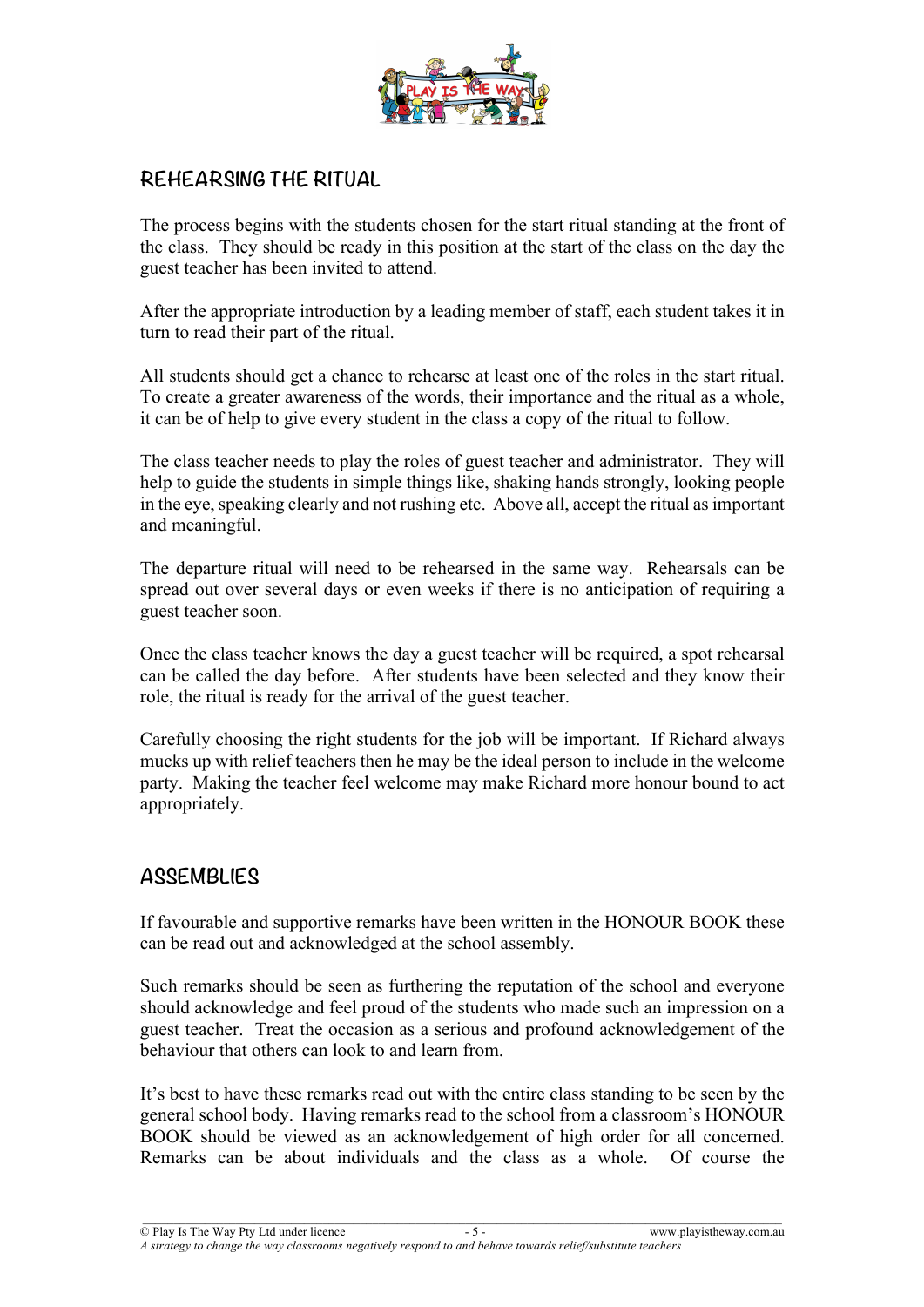

acknowledgements should not be a meaningless use of superlatives but be specific, focussed and informative.

If individuals have earned good remarks but the class as a whole has not, then no public acknowledgement should be offered. Instead individuals should be given private acknowledgement. For remarks about individuals to get public acknowledgement, the whole class must have first earned an honourable remark from the guest teacher.

Negative remarks should not be read out publicly. Classrooms that fail to have the remarks in their HONOUR BOOK acknowledged after having a guest teacher can rightfully understand that they have not lived up to the expected code of conduct.

Their classroom teacher will of course have debriefed them on their behaviour based on comments in the HONOUR BOOK and worked on what created the inappropriate behaviours and the failure of strong thoughts to control those behaviours.

## **WELCOME RITUAL**

*Relief teacher formally welcomed to the class. 4 selected students are standing at the front of the class with the HONOUR BOOK.*

| Admin:         | Year 6B would you please stand up to welcome your guest<br>teacher for today. Miss Jones welcome to Advantage Primary<br>School, it is a pleasure to have you here.                                            |
|----------------|----------------------------------------------------------------------------------------------------------------------------------------------------------------------------------------------------------------|
| Guest teacher: | Thank you, Mr Roberts.                                                                                                                                                                                         |
| Admin:         | Mandy, would you like to start your class welcome please.                                                                                                                                                      |
| Mandy:         | Good morning Miss Jones. My name is Mandy Brown and on<br>behalf of Year 6B I'd like to thank you for accepting Miss<br>Parker's invitation to work with our class today.                                      |
| Guest teacher: | (Shakes hands with Mandy) Thank you Mandy.                                                                                                                                                                     |
| Richard:       | We all welcome you to our class Miss Jones and hope that you<br>will find us respectful, well mannered and hard working.                                                                                       |
| Guest teacher: | (Shakes hands with Richard) Thank you Richard.                                                                                                                                                                 |
| Thomas:        | Please accept our class HONOUR BOOK. Miss Parker invites<br>you to write any comments about our behaviour beside our<br>names. We hope your comments will make Miss Parker, our<br>school and ourselves proud. |
| Guest teacher: | (Shakes hands with Thomas) Thank you Thomas.                                                                                                                                                                   |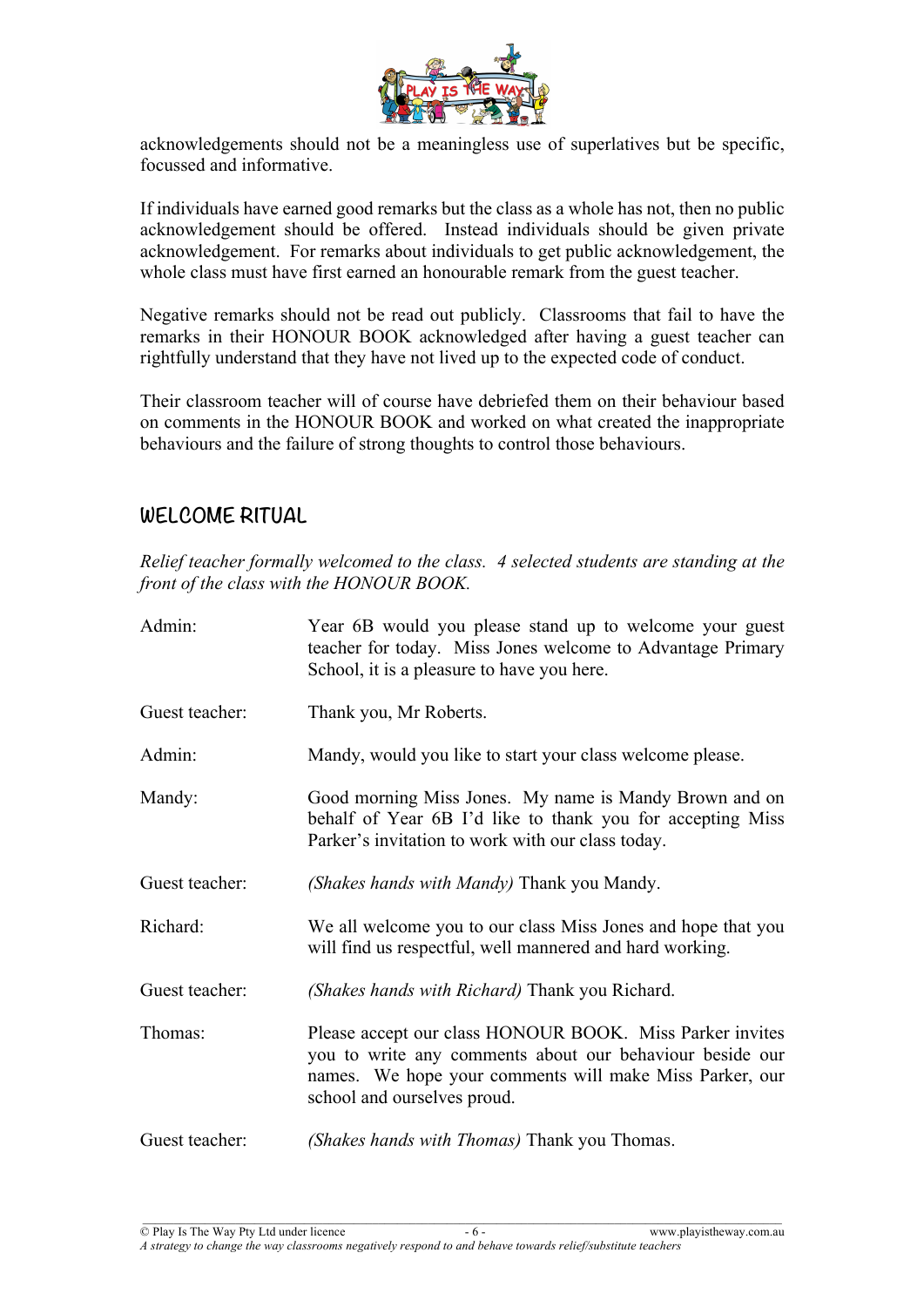

| Angie:         | We look forward to sharing our classroom with you and hope<br>you will say positive things about us to other schools that you<br>visit.                                                                                                                      |
|----------------|--------------------------------------------------------------------------------------------------------------------------------------------------------------------------------------------------------------------------------------------------------------|
| Guest teacher: | (Shakes hands with Angie) Thank you Angie and all of you in<br>year 6B for your polite and considerate welcome.                                                                                                                                              |
| Admin:         | Thank you Mandy, Richard, Thomas and Angie. I look forward<br>to talking to you Miss Jones at recess, lunch and at the end of<br>school to see how well this year 6 class has treated you as a guest<br>of our school. I'm sure they will make us all proud. |

*(Administrator leaves the classroom and guest teacher proceeds with the day's plan)*

**NOTE:** The text for the WELCOME RITUAL should be fixed onto the inside of the front cover. Those chosen for the start ritual read the text. The text for the departure ritual should be fixed onto the inside of the back cover. Those chosen for the end ritual read the text.

Only fix in the text used by the students. The text of the guest teacher and those of the administrator will vary and as such do not need to be included.

# **DEPARTURE RITUAL**

Administrator arrives just prior to end of school and invites those taking part in the ritual to come to the front of the class.

| Admin:         | Well, that's the day over. Thank you Miss Jones for helping<br>Miss Parker by accepting our invitation to work with the year 6B<br>class. Denise would you like to say something and year 6B will<br>you all stand please. |
|----------------|----------------------------------------------------------------------------------------------------------------------------------------------------------------------------------------------------------------------------|
| Denise:        | On behalf of Miss Parker and every student in our class I would<br>like to thank you for working with us today.                                                                                                            |
| Guest teacher: | (Shakes hands) Thank you Denise.                                                                                                                                                                                           |
| Sam:           | We hope you have enjoyed being a guest of our class and that<br>you have found us to be respectful, well mannered and hard<br>working. Thank you for working with us.                                                      |
| Guest teacher: | (Shakes hands) Thank you Sam.                                                                                                                                                                                              |
| Kane:          | We look forward to sharing with Miss Parker your comments<br>from our HONOUR BOOK. Thank you for working with us.                                                                                                          |
| Guest teacher: | (Shakes hands) Thank you Kane.                                                                                                                                                                                             |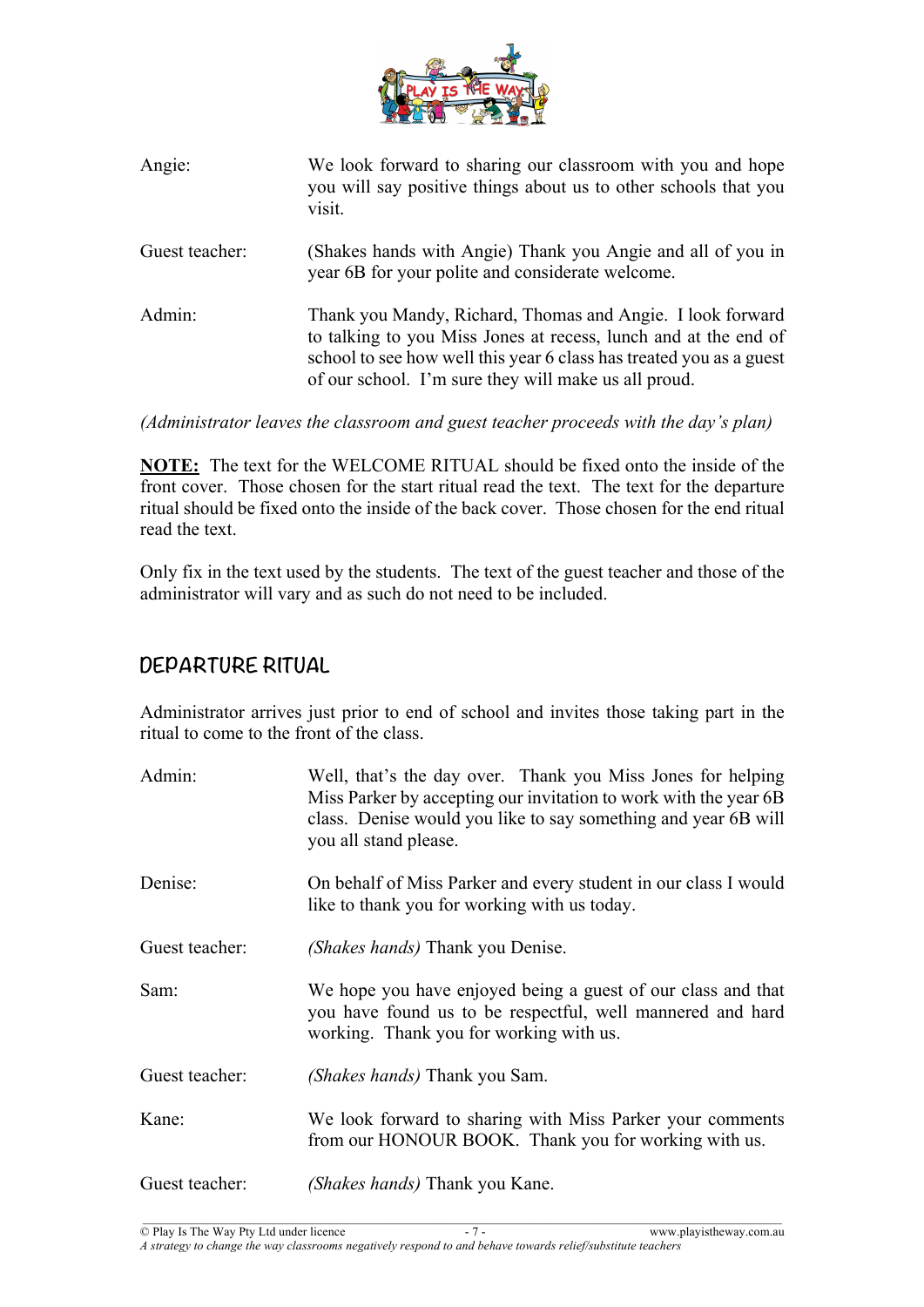

Admin: *(Indicates HONOUR BOOK or picks it up and gives it to guest teacher)* I'm sure you have some final comments to write in the year 6B HONOUR BOOK. I trust that the class has been an excellent example of the behaviour and values we believe in at Advantage Primary School. I look forward to reading their HONOUR BOOK before returning it to Miss Parker. Thank you for your help*. (Shakes hand with guest teacher and leaves)*

Guest teacher: Makes final comments to the class and ends the day.

# **ALTERNATIVE SCENARIO**

The class has failed to behave appropriately at various times during the day and some individuals have repeated well established negative patterns of behaviour.

The guest teacher will have done whatever he/she thought was necessary during each event to get the class working productively.

It's very important that the teacher found time to write in the HONOUR BOOK. Noting accurately what happened is the evidence that allows the class teacher to work through things upon his/her return.

| Admin:         | I trust the class has been an excellent example of the behaviour<br>and values we believe in at Advantage Primary School.                                                                                                                               |
|----------------|---------------------------------------------------------------------------------------------------------------------------------------------------------------------------------------------------------------------------------------------------------|
| Guest teacher: | Sadly no, Mr Roberts. I expected the best of them after their<br>welcome this morning, but some students in particular have let<br>down the reputation and standards your school community<br>believes in.                                              |
| Admin:         | I am very disappointed to hear that as I'm sure the whole school<br>would be. May I, on behalf of our school community, apologise<br>to you for the inappropriate and unacceptable way you have been<br>treated as an invited guest to our school.      |
| Guest teacher: | Thank you, Mr Roberts.                                                                                                                                                                                                                                  |
| Admin:         | I'm sure you will want to put some final remarks in the Honour<br>Book and I assure you that I will read the book and pass it on to<br>Miss Parker who, I can also assure you, will work through what<br>went wrong and look for ways to make it right. |
|                | Thank you for helping us today and I hope we get the opportunity<br>to show you our better selves at another time.                                                                                                                                      |
| Guest teacher: | (Makes final comments to the class).                                                                                                                                                                                                                    |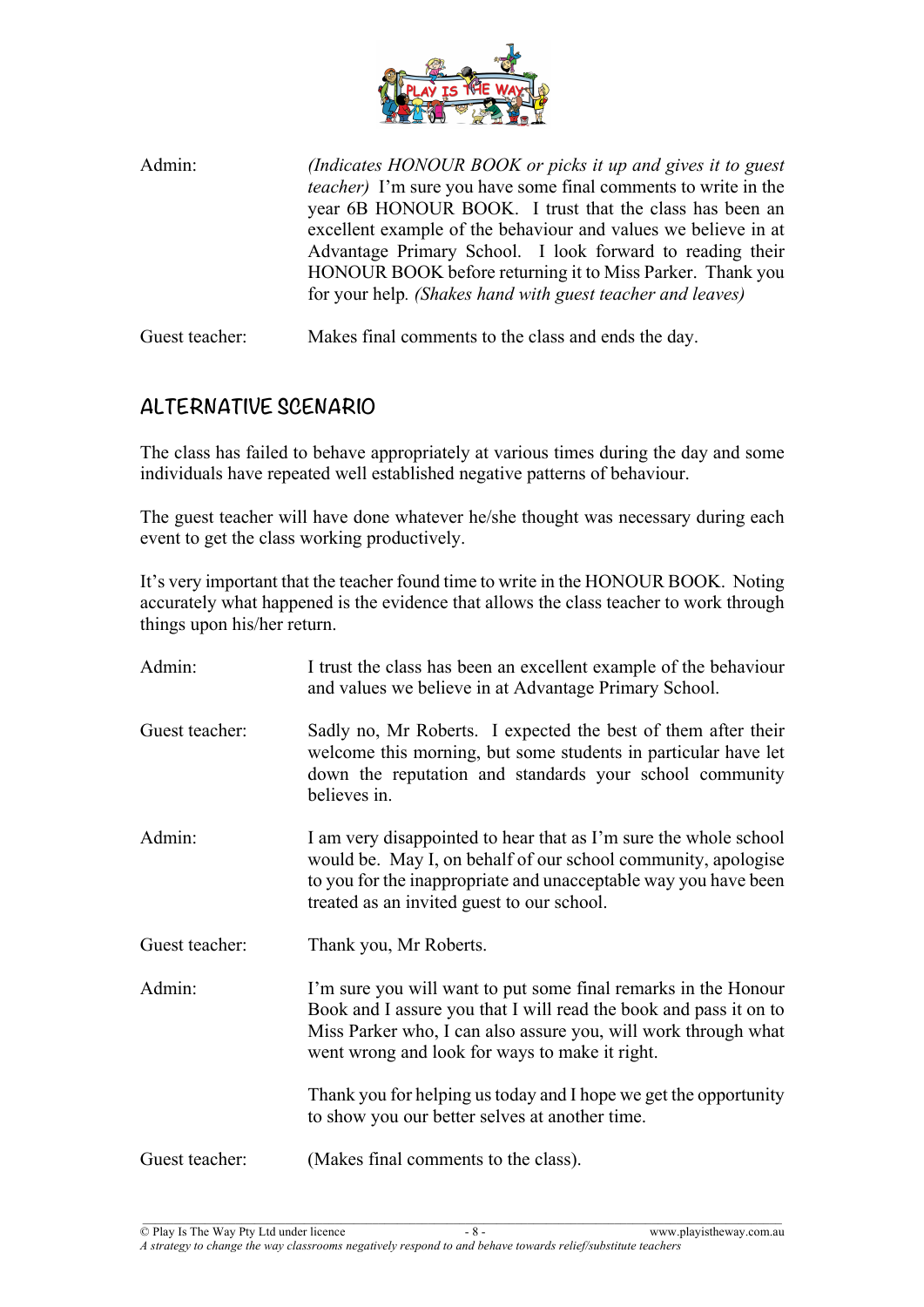

Admin: Year 6B, before leaving for today would you please sit quietly for a few moments and reflect on what Miss Jones has shared with you and remind yourselves that it is the expectation of our school community that everyone is treated with respect and dignity. (PAUSE) Boys and girls, the day is over and you may leave. Please return tomorrow ready to reflect on your behaviour with Miss Parker.

(The Class Leaves)

The following day the class teacher needs to work through the evidence, getting students to take ownership of what happened.

Listening to their case is important and encouraging them to help each other by analysing what happened and the processes that led to the inappropriate outcomes is important. Equally, they must look for and find the processes that would have created appropriate outcomes.

They need to see the role feelings played and the failure to manage those feelings by the power of thinking.

It's important that they see the link between their behaviour and the reputation of your school community. It's important they understand the values that have been transgressed and the rights that have been trampled.

Don't forget to reinforce the role of the relief teacher as a guest of both yourself and the school.

Let them see that relationships and opinions have been adversely affected.

## **RELATIONSHIPS / OPINIONS**